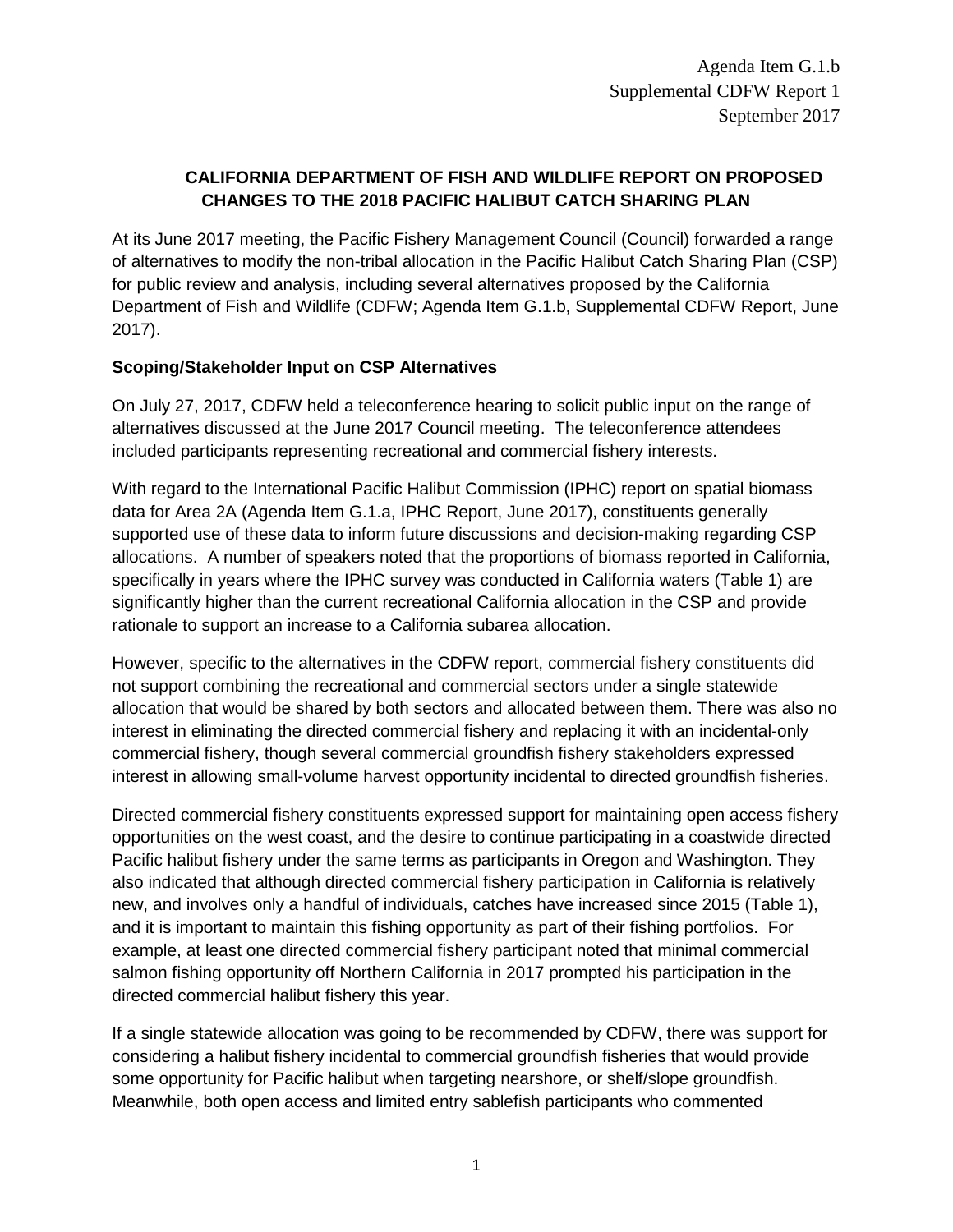expressed interest in incidental retention concepts, though not at the exclusion of a directed commercial fishery for halibut.

## **Alternatives for the Directed Commercial Fishery**

Several California commercial directed fishery participants expressed support for the alternatives that would extend the existing derby fishery to longer time periods, with reduced trip limits depending on the vessel's size class. However, analysis on what these trip limits might look like was not available during the teleconference hearing. CDFW notes that it has never seen 100 percent attainment of a daily directed trip limit by any vessel participating in the fishery off California. CDFW expects some of the alternatives to be favored by California directed participants over the status quo, as it would add some flexibility when prosecuting the fishery to account for weather and other conditions.

## **Recreational Allocation Alternatives**

Some recreational constituents expressed support for the Groundfish Advisory Subpanel alternative to increase the California allocation from four percent to six percent (Agenda Item G.1.b, GAP Report, June 2017).

## **Incidental Salmon Troll Commercial Fishery**

Despite the commercial sector's lack of interest in pursuing a single statewide allocation for all sectors, constituents expressed continued concern about the lack of opportunity for participation in the incidental salmon troll fishery in California waters, and the desire for California to have access to this opportunity. Per the CSP language, "the primary management objective for this fishery is to harvest the troll quota as an incidental catch during the April-June salmon troll fishery". Due to ongoing constraints imposed by Klamath River salmon stocks, the California salmon troll fishery is largely precluded from participating in incidental halibut opportunity because the salmon season typically opens in September in the California Klamath Management Zone, at which time the halibut quota has already been fully attained. CDFW notes that the Salmon Advisory Subpanel (SAS) has an opportunity to provide recommendations to structure the management objectives of the fishery differently at this meeting, or alternatively, the SAS will deliberate the 2018 incidental retention limits this upcoming spring, which could include a discussion on options for the 2019 CSP and beyond that might improve access to incidental halibut opportunity in salmon troll fisheries off California.

After considering input from California constituents during the scoping process, **CDFW does not recommend forwarding the alternatives described in the CDFW Report for additional review or analysis**, but appreciates the thoughtful review and input from a variety of stakeholder perspectives.

## **2018 Catch Sharing Plan - Changes to CA Recreational Season Structure**

As part of the routine changes to the CSP for 2018, CDFW is not proposing any changes to the current language. Following the determination of the 2018 Area 2A Total Allowable Catch and subsequent California quota amount, CDFW is expecting to conduct outreach with constituents in early February 2018 to discuss open fishing season dates for the 2018 California recreational season. Based on this input, CDFW will formulate a recommendation to National Marine